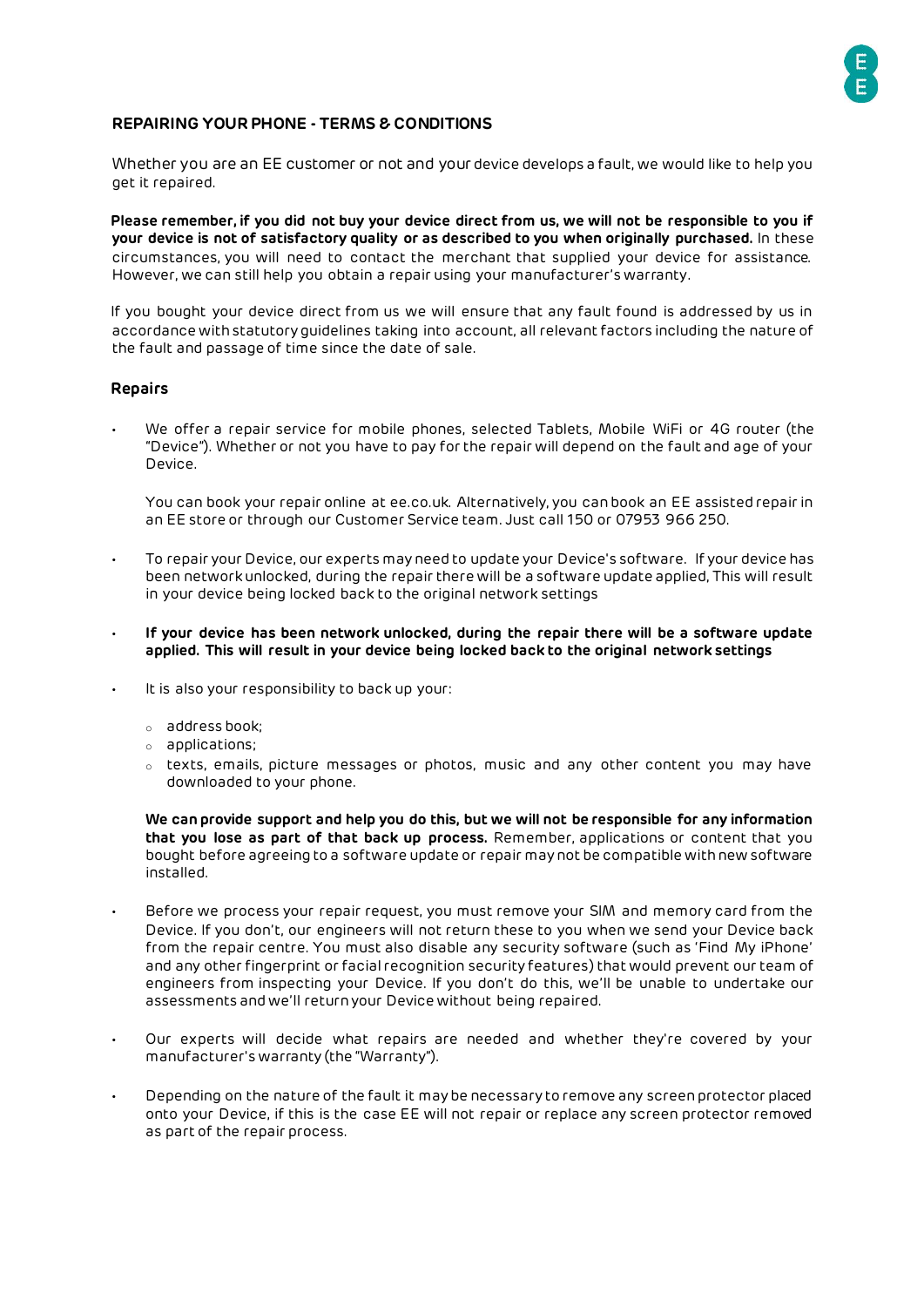- For any **Samsung devices** the repair centre must obtain your permission to open the device for repair. Any damage that may already appear on the device could sustain further damage when the device is opened.
- If your repairs are covered by the Warranty, they will be carried out and the Device returned at no cost to you. Sometimes it may not be possible to repair your Device; in these circumstances we will send you a Device of similar specification and quality from our stock of refurbished equipment. If we do provide you with a replacement, we will not also return your faulty Device.

### **EE Lifetime Guarantee**

This warranty is only available to new and upgrading customers taking a Handset or Tablet on an Essentials or Smart Plans, purchased directly from EE from 1st May 2019 (Excluding SIM, 4GEE Home, Wearables, Mobile Broadband/Mobile Wi-Fi). You must remain on an eligible Pay Monthly Plan. Your account must be up to date. Your EE Lifetime Guarantee only covers the original device supplied to you by EE. If your device suffers from electrical or mechanical breakdown through normal use during the warranty period, we will repair it for free. For full details and exclusions see ee.co.uk/servicepack

#### **STANDARD REPAIR / PICK UP DROP OFF REPAIR ("PUDO")**

It will typically take 10 calendar days from the date your Device is booked in, to complete the repairs and return it to you. This may vary.

A Warranty may not cover the repairs for your Device if (i) they are necessary as a result of damage you wilfully or negligently cause, **(ii) the Warranty has expired; or (iii) the Device has been subject to unauthorised repairs.** We'll contact you if some or all of the repairs necessary are outside of Warranty.

Your quotation is also available on the repair tracker at [https://devicerepair.ee.co.uk/tracking.](https://devicerepair.ee.co.uk/tracking) We won't start repairing your device until you've confirmed that you're happy with the quotation provided and we've received payment for any out of Warranty repair work. You can pay for any out of Warranty repair work using a debit or credit card. Please pay online (repairs.ee.co.uk) or over the phone.

We will always try to contact you three times within three business days of preparing your quotation. If we do not receive confirmation within this time that you're happy to proceed with any out of Warranty repair, we'll return your Device unrepaired. You may have insurance that covers the cost of any out of Warranty repair, please check your policy for details.

Once you've paid, it will typically take 5 calendar days to complete the repairs and return your Device. This may vary.

#### **IN STORE REPAIR (available at selected stores only)**

Our aim is to repair and return your Device the same day / next day to the store you dropped it off at (time of return cannot be guaranteed). It may take longer depending on the complexity of repair we're undertaking. Devices brought into store after 3 pm will not be examined for repair until the following working day. We'll let you know when your Device is ready to be collected from our store.

If you are collecting your Device from an EE store, you'll have 28 calendar days from the date we tell you to pick it up. We will send you an SMS to remind you. If you do not collect by day 30 you may not be able to get it back.

A Warranty may not cover the repairs for your Device if (i) they are necessary as a result of damage you wilfully or negligently cause, **(ii) the Warranty has expired; or (iii) the Device has been subject to unauthorised repairs.** During your repair booking there may be a requirement to take an Up-Front Payment to cover the cost of the repair.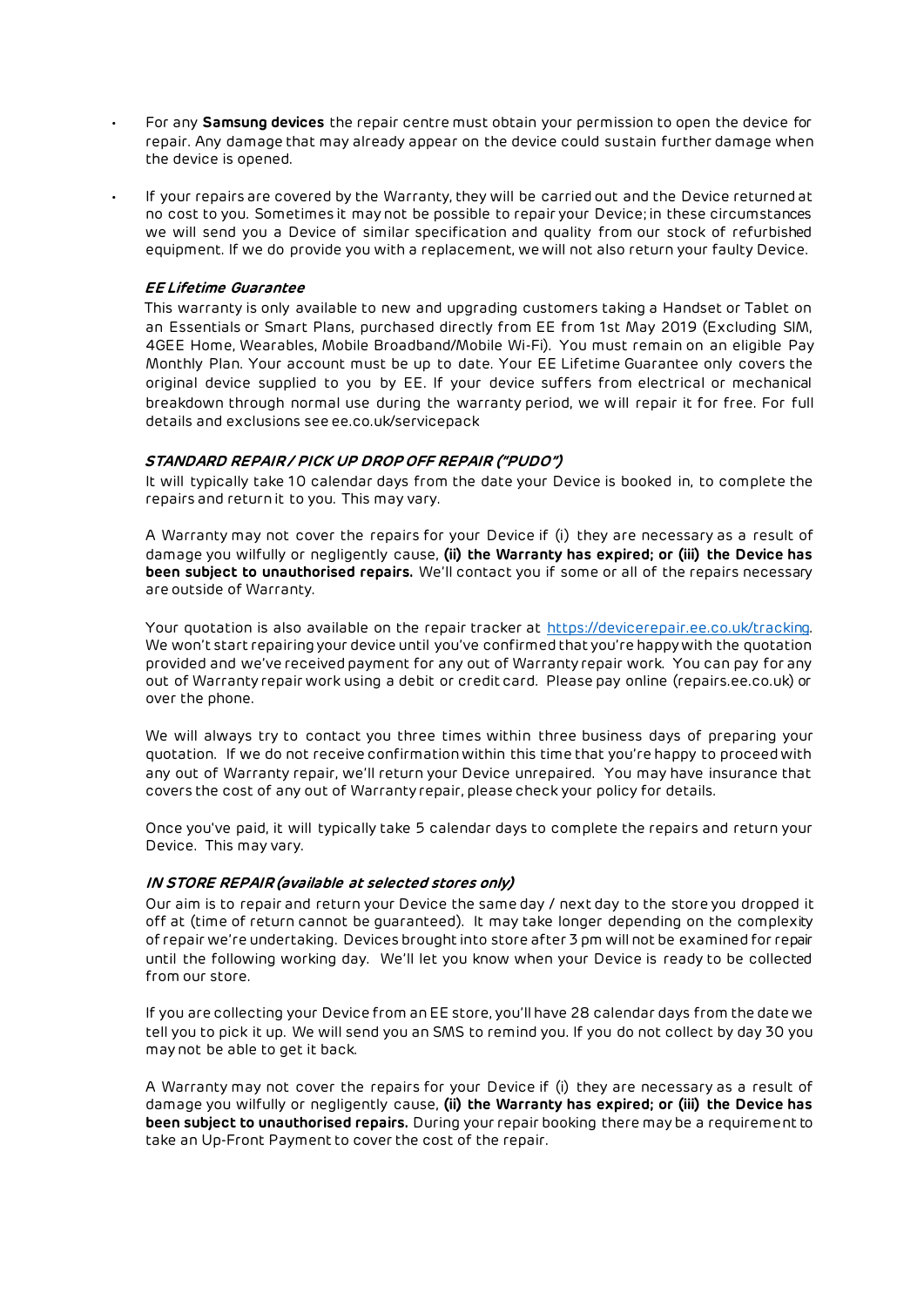If an Upfront payment was not required at time of booking, there may be a call to you to explain of any damage not identified at booking. We will need to get verbal approval from you that you are happy to accept the quotation, so the repair can continue. Payment for this repair would be taken upon collection of the device. The upfront payment will appear on your paperwork. If you fail to make payment of the repair when you collect your device, we will apply the charge to your airtime bill.

We will always try to contact you three times within three business days of preparing your quotation. If we do not receive confirmation within this time that you're happy to proceed with any out of Warranty repair, your device will be returned unrepaired. You may have insurance that covers the cost of any out of Warranty repair, please check your policy for details.

## **Loan Devices**

- If we need to send your Device away for repair, we can offer you a loan device and compatible charger to use whilst your Device is at our repair centre. This service is only available if we have stock of our loan devices and if you book in and collect your faulty Device from an EE store. You can use the loan device until your Device is ready for collection.
- Loan devices are provided to you on a free hire basis. As the loan device remains our property, you must take proper care at all times to prevent the loss or theft of the loan device provided. If the loan device is stolen, you must report the theft to the police and obtain a crime reference number. You must also ensure that you do not tamper, disassemble, misuse, neglect or damage it. You must not sell, hire or allow any other person (whether free or for a fee) to use the loan device we provide, nor shall you use it as security for a loan or to off-set any debts you may have incurred.
	- **Depending on the type of device you choose, we may ask you to pay a security deposit. If your loan device is lost, stolen or damaged beyond normal wear and tear, we will retain your security deposit.** The security deposit will appear on your paperwork. The deposit for Apple loan devices Is £150 for the device you hire and the type of misuse or damage. Please find below a table summarising our charges. A full list is available upon request. If you have returned the loan device but have lost/damaged the charger, this price will be deducted from your deposit paid and the balance will be returned to you (see table below).

If you select a loan that does not require a security deposit, you will never be charge for any damage/loss to either loan devices or accessories.

| Event                                                                                                                                              | <b>Apple Deposit</b> |
|----------------------------------------------------------------------------------------------------------------------------------------------------|----------------------|
|                                                                                                                                                    |                      |
| Lost or stolen loan phone                                                                                                                          | £150                 |
| Faulty beyond economical repair (phone has  <br>sustained one or more serious faults that will<br>cost more to repair than to replace the device). | £150                 |
| Damaged: screen cracked/smashed, pixel<br>damage, charger port damage                                                                              | £150                 |
| Damaged: charger                                                                                                                                   | £10                  |

Please remember this is not an exhaustive list and any insurance you have will not cover these charges.